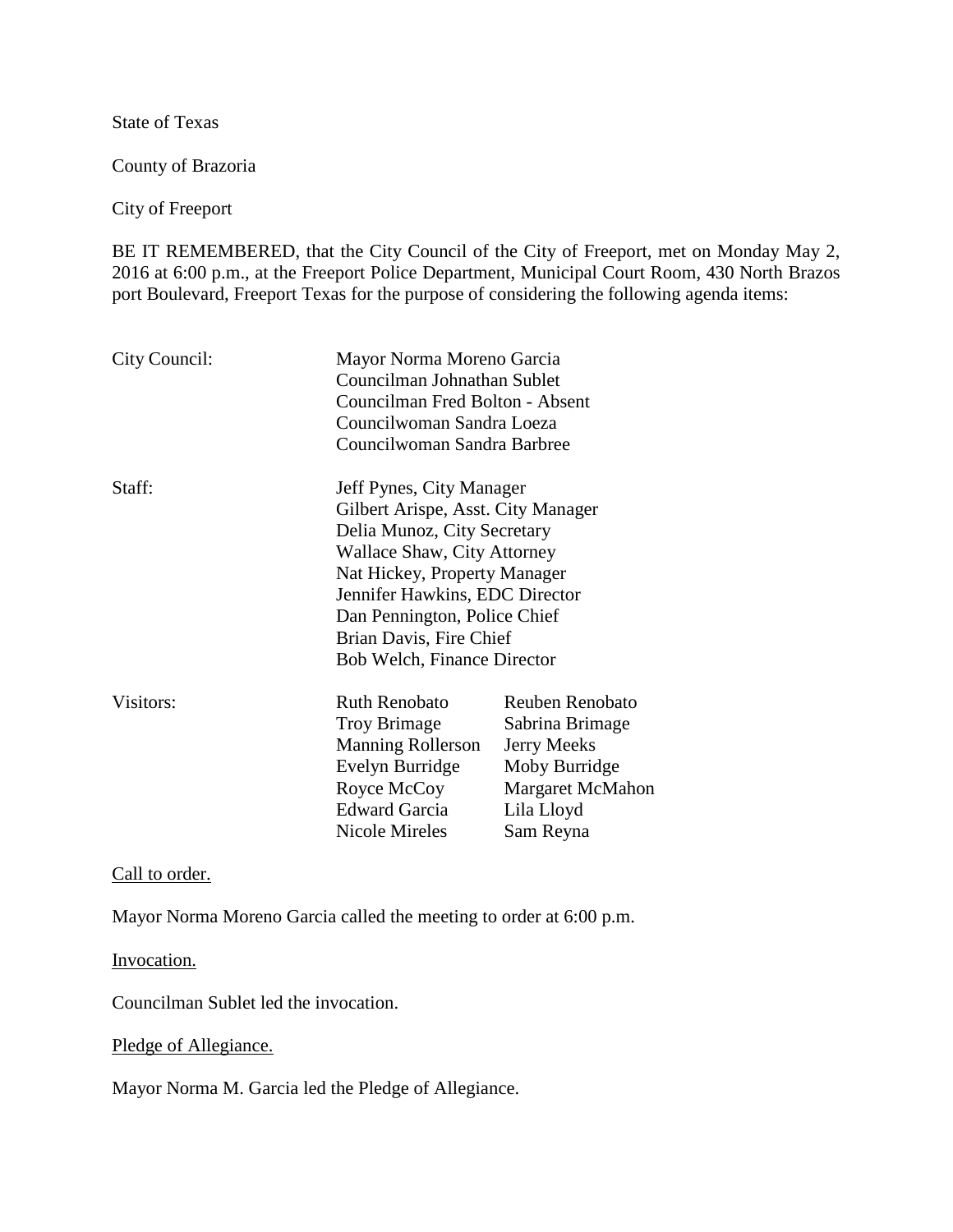#### Attending citizens and their business.

Manning Rollerson of 402 E. Broad, asked about a segregation order of the East End dated October 30, 1930 by Mayor Collins. He reviewed documents from Lila Lloyd that the East End is a Negro Reservation. He questioned why the Port Freeport can take property through eminent domain on the East End. The Port has not made it clear what the plans are for the East End residents.

Lila Lloyd of 1620 N. Ave. T, stated that she consider herself a historian and collects clipping of interest from the newspapers. She has served on the Port and City's committees. She objects paying taxes to the City and to the Port and disagrees that industry has pipe lines running through residential properties. She asked that her council pay more attention to the growth of Freeport.

#### Consideration of approving April 4, 2016 Council Minutes.

On a motion by Councilwoman Barbree, seconded by Councilwoman Loeza, with all present voting "Aye", Council unanimously approved the April 4, 2016 Council Minutes.

Consideration of approving Resolution No. 2016-2489 which deems it necessary and proper to apply for financial assistance under the Rules and Regulations of Rural Development, an agency of the United States Department of Agriculture.

On a motion by Councilman Sublet, seconded by Councilwoman Barbree, with all present voting "Aye", Council unanimously approved Resolution No. 2016-2489 which deems it necessary and proper to apply for financial assistance under the Rules and Regulations of Rural Development, an agency of the United States Department of Agriculture.

Consideration of approving Resolution No. 2016-2490 designating Assistant City Manager, Gilbert Arispe to act for and on behalf of the City of Freeport in dealing with the Texas General Land Office for the purpose of applying for State assistance to clean and maintain the public beach.

On a motion by Councilwoman Barbree, seconded by Councilwoman Loeza, with all present voting "Aye", Council unanimously approved Resolution No. 2016-2490 designating Assistant City Manager, Gilbert Arispe to act for and on behalf of the City of Freeport in dealing with the Texas General Land Office for the purpose of applying for State assistance to clean and maintain the public beach.

Consideration of approving Ordinance No. 2016-2113 amending section 71.50 of the Code of Ordinances designating a Four-Way Stop Intersection on Eighth Street and Magnolia and adding a Stop Sign on North Ave. D, between Quintana and McNeil Streets.

On a motion by Councilman Sublet, seconded by Councilwoman Loeza, with all present voting "Aye", Council unanimously approved Ordinance No. 2016-2113 amending section 71.50 of the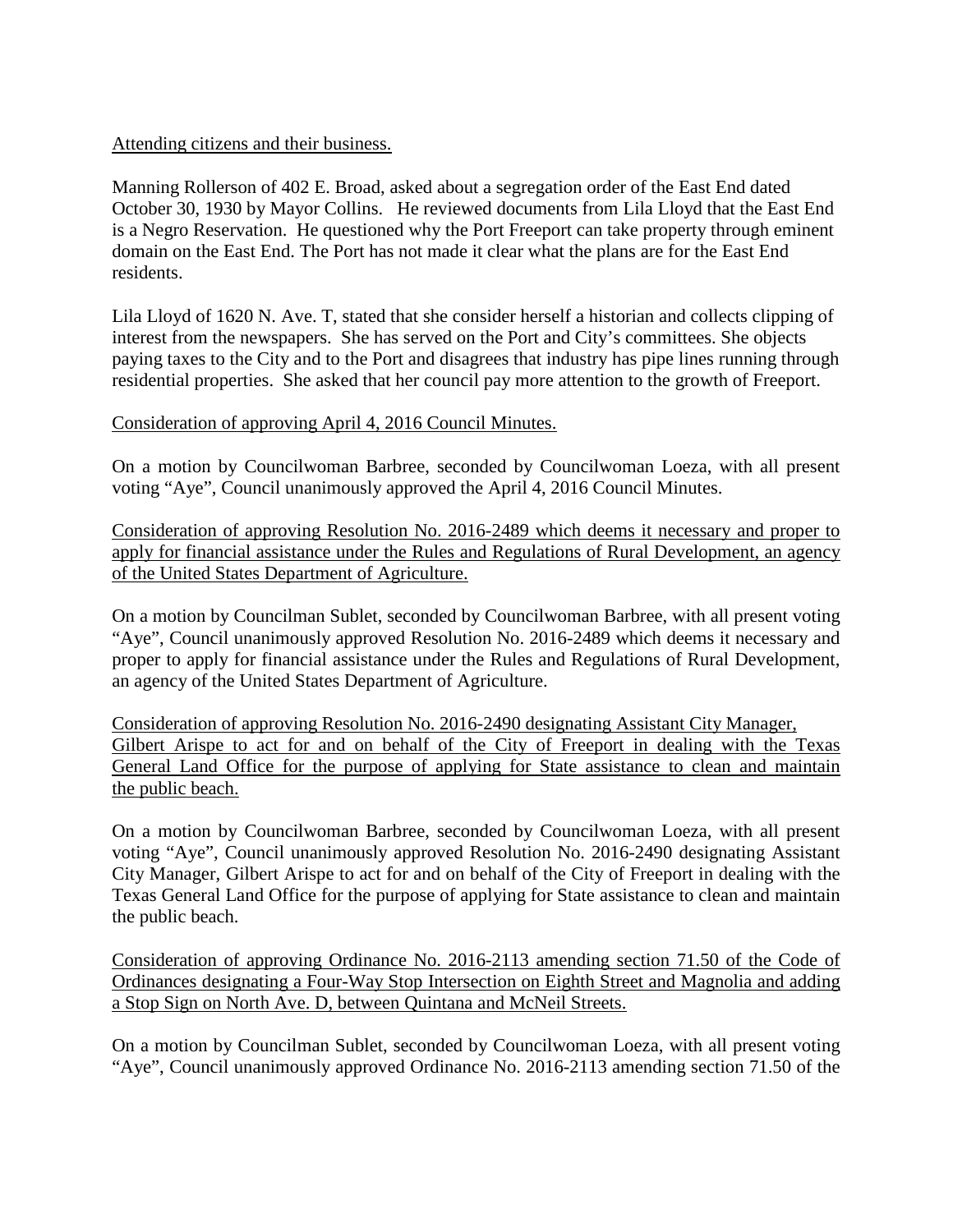Code of Ordinances designating a Four-Way Stop Intersection on Eighth Street and Magnolia and adding a Stop Sign on North Ave. D, between Quintana and McNeil Streets.

**Public Hearing** to consider designating the following described real property located within the corporate boundaries of the city as a reinvestment zone for the purpose of entering into an agreement with the owner or owners thereof granting a tax abatement agreement : Patrick and Mary Bel Garza, 2 South Ave. D, Lots l, 2, Block 5, Velasco Townsite of the City of Freeport, Brazoria County, Texas according to the map or plat of said subdivision on file in the office of the County Clerk of said county.

Mayor Norma M. Garcia opened the Public Hearing at 6:15 p.m. to consider designating the following described real property located within the corporate boundaries of the city as a reinvestment zone for the purpose of entering into an agreement with the owner or owners thereof granting a tax abatement agreement : Patrick and Mary Bel Garza, 2 South Ave. D, Lots l, 2, Block 5, Velasco Townsite of the City of Freeport, Brazoria County, Texas according to the map or plat of said subdivision on file in the office of the County Clerk of said county.

There were no comments from audience or staff, Mayor Norma M. Garcia closed the Public Hearing at 6:15 p.m.

Consideration of approving Ordinance No. 2016-2114 designating improvements to land located within the incorporated limits of said City as a reinvestment zone to be known as # Patrick and Mary Bel Garza, 2 South Ave. D., reinvestment zone and providing for its initial term and the renewal thereof.

On a motion by Councilwoman Loeza, seconded by Councilwoman Barbree, with all present voting "Aye", Council unanimously approved Ordinance No. 2016-2114 designating improvements to land located within the incorporated limits of said City as a reinvestment zone to be known as # Patrick and Mary Bel Garza, 2 South Ave. D., reinvestment zone and providing for its initial term and the renewal thereof.

Consideration of approving Resolution No. 2016- 2491 authorizing and executing a tax abatement agreement for Patrick and Mary Bel Garza, 2 South Ave. D, Freeport Texas, pursuant to the terms and conditions of and authorizing the Mayor and the City Secretary to execute and attest.

On a motion by Councilwoman Barbree, seconded by Councilwoman Loeza, with all present voting "Aye", Council unanimously approved Resolution No. 2016- 2491 authorizing and executing a tax abatement agreement for Patrick and Mary Bel Garza, 2 South Ave. D, Freeport Texas, pursuant to the terms and conditions of and authorizing the Mayor and the City Secretary to execute and attest.

**Public Hearing** to consider designating the following described real property located within the corporate boundaries of the city as a reinvestment zone for the purpose of entering into an agreement with the owner or owners thereof granting a tax abatement agreement : Nicholas Sanchez, 1932 North Ave. H, Block 5, Lot 16, Riverside Terrace of the City of Freeport,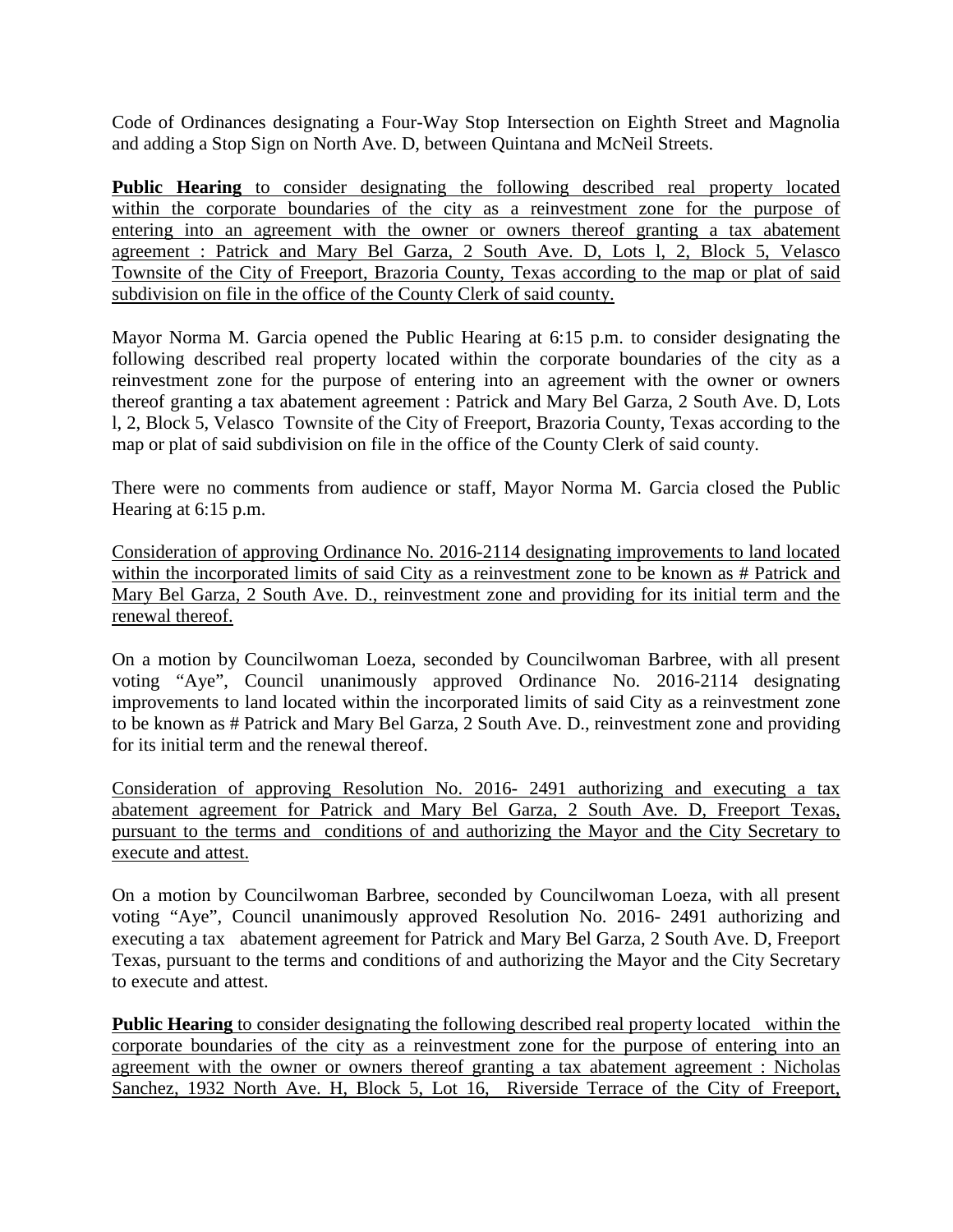Brazoria County, Texas according to the map or plat of said subdivision on file in the office of the County Clerk of said county.

Mayor Norma M. Garcia opened the Public Hearing at 6:18 p.m. to consider designating the following described real property located within the corporate boundaries of the city as a reinvestment zone for the purpose of entering into an agreement with the owner or owners thereof granting a tax abatement agreement : Nicholas Sanchez, 1932 North Ave. H, Block 5, Lot 16, Riverside Terrace of the City of Freeport, Brazoria County, Texas according to the map or plat of said subdivision on file in the office of the County Clerk of said county.

There were no comments from audience or staff, Mayor Norma M. Garcia closed the Public Hearing at 6:19 p.m.

Consideration of approving Ordinance No. 2016-2115 designating improvements to land located within the incorporated limits of said City as a reinvestment zone to be known as Nicholas Sanchez, 1932 North Ave. H, reinvestment zone and providing for its initial term and the renewal thereof.

On a motion by Councilwoman Barbree, seconded by Councilman Sublet, with all present voting "Aye", Council unanimously approved Ordinance No. 2016-2115 designating improvements to land located within the incorporated limits of said City as a reinvestment zone to be known as Nicholas Sanchez, 1932 North Ave. H, reinvestment zone and providing for its initial term and the renewal thereof.

Consideration of approving Resolution No. 2016-2492 granting a tax abatement agreement to Nicholas Sanchez, 1932 North Ave. H, Freeport Texas, pursuant to the terms and conditions of and authorizing the Mayor and the City Secretary to execute and attest.

On a motion by Councilwoman Barbree, seconded by Councilman Sublet, with all present voting "Aye", Council unanimously approved Resolution No. 2016-2492 granting a tax abatement agreement to Nicholas Sanchez, 1932 North Ave. H, Freeport Texas, pursuant to the terms and conditions of and authorizing the Mayor and the City Secretary to execute and attest.

Consideration of approving Resolution No. 2016-2493 to suspend the effective date proposed by CenterPoint Energy Resources Corp., Texas Coast Division, to increase rates under the gas reliability infrastructure program for 45 days and authorize the City's continued participation in a coalition of cities known As the "Texas Coast utilities Coalition" (TCUC) of cities.

On a motion by Councilwoman Barbree, seconded by Councilwoman Loeza, with all present voting "Aye", Council unanimously approved Resolution No. 2016-2493 to suspend the effective date proposed by CenterPoint Energy Resources Corp., Texas Coast Division, to increase rates under the gas reliability infrastructure program for 45 days and authorize the City's continued participation in a coalition of cities known As the "Texas Coast utilities Coalition" (TCUC) of cities.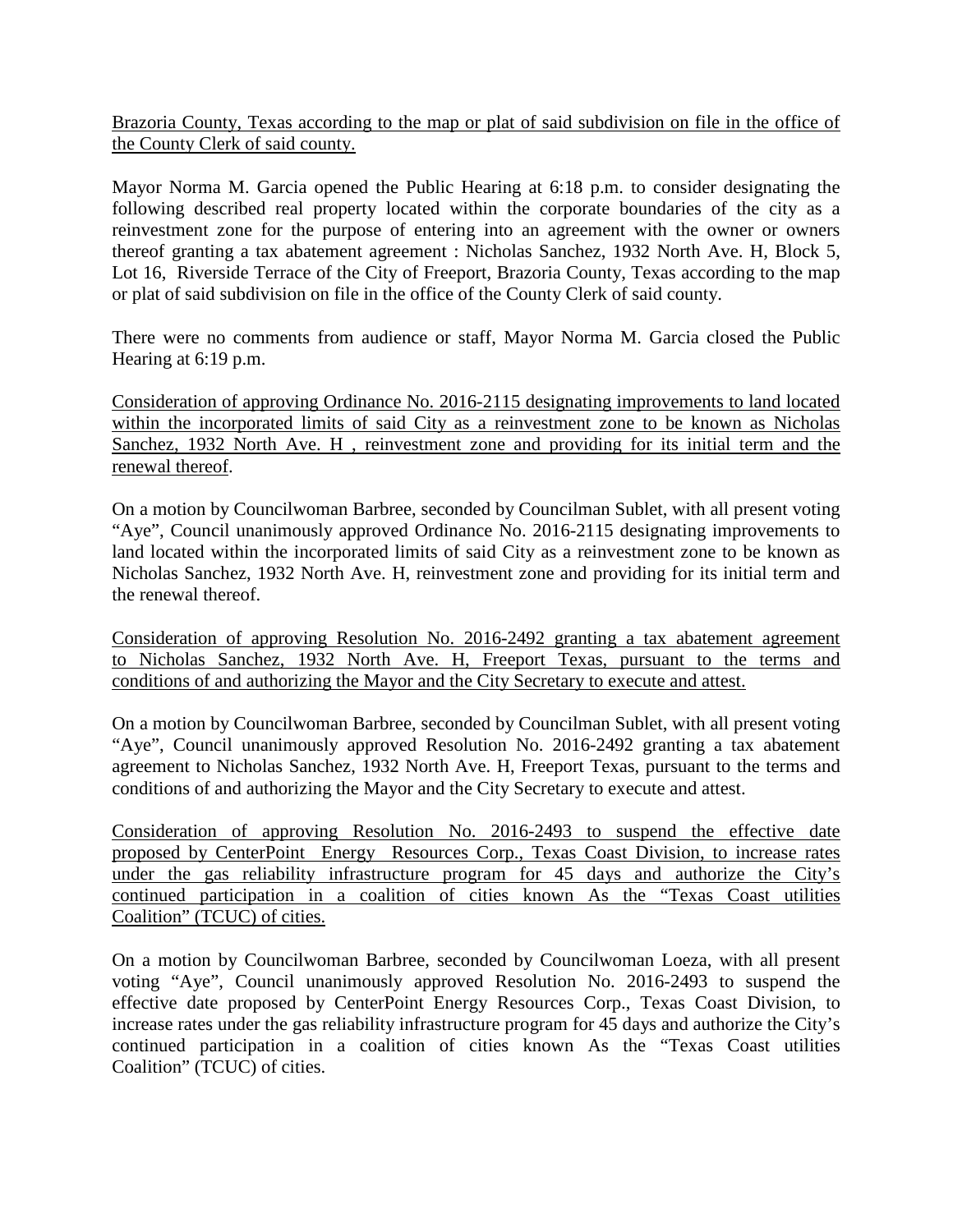Consideration of approving Resolution No. 2016-2494 denial of application for approval of a rate increase submitted by CenterPoint Energy Houston Electric and authorization to participate in proceedings at the Public Utility Commission of Texas.

On a motion by Councilwoman Barbree, seconded by Councilman Sublet, with all present voting "Aye", Council unanimously approved Resolution No. 2016-2494 denial of application for approval of a rate increase submitted by CenterPoint Energy Houston Electric and authorization to participate in proceedings at the Public Utility Commission of Texas.

Consideration of approving and releasing the City's interest in trust property on Block 5, Lot 7, Freeport Townsite, known as 527 East 5<sup>th</sup> Street, Tax. Id. No. 4200-0082-000.

On a motion by Councilwoman Barbree, seconded by Councilman Sublet, with all present voting "Aye", Council unanimously approved to reagenda this item.

Consideration of approving and releasing the City's interest in trust property on Block 5, Lt 9, Freeport Townsite, known as 537 East 5<sup>th</sup> Street, Tax Id. 4200-0084-000.

On a motion by Councilwoman Barbree, seconded by Councilman Sublet, with all present voting "Aye", Council unanimously approved to reagenda this item.

Consideration of approving and releasing the City's interest in trust property on Block 5, Lot 10, Freeport Townsite, known as 536 East  $6<sup>th</sup>$  Street, Tax Id 4200-0085-000.

On a motion by Councilwoman Barbree, seconded by Councilman Sublet, with all present voting "Aye", Council unanimously approved to reagenda this item.

Consideration of approving Resolution No. 2016-2495 authorizing Comcast to bore beneath Sweeney Street for the purpose of placing coax cable connecting its existing service at a location near 1302 N. Brazosport Boulevard with the business located at 1400 N. Brazosport Boulevard under the terms and conditions set forth herein; setting a fee to be paid by Comcast and providing for termination after notice and hearing.

On a motion by Councilwoman Loeza, seconded by Councilwoman Barbree, with all present voting "Aye", Council unanimously approved Resolution No. 2016-2495 authorizing Comcast to bore beneath Sweeney Street for the purpose of placing coax cable connecting its existing service at a location near 1302 N. Brazosport Boulevard with the business located at 1400 N. Brazosport Boulevard under the terms and conditions set forth herein; setting a fee to be paid by Comcast and providing for termination after notice and hearing.

Consideration of approving Ordinance No. 2016-2116 closing a portion of the 100 Block of South Front Street, being shown on the plat of the Velasco Townsite as the portion of said street located between a southerly extension of the easterly boundary line of Lot 12, Block 1, of the Velasco Townsite and southerly extension of the westerly boundary line of Lot 7, Block 1, of said Townsite.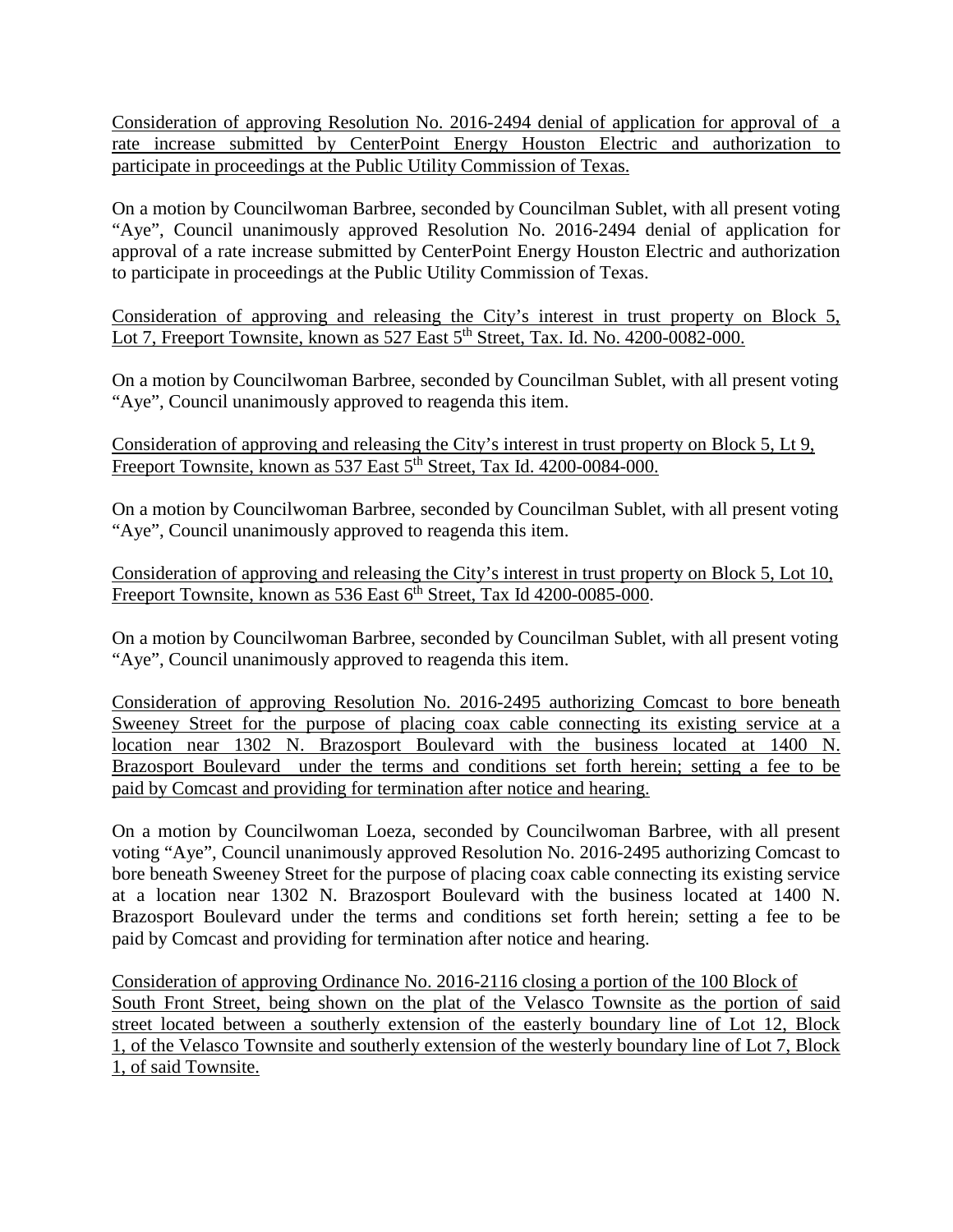On a motion by Councilman Sublet, seconded by Councilwoman Barbree, with all present voting "Aye", Council unanimously approved Ordinance No. 2016-2116 closing a portion of the 100 Block of South Front Street, being shown on the plat of the Velasco Townsite as the portion of said street located between a southerly extension of the easterly boundary line of Lot 12, Block 1, of the Velasco Townsite and southerly extension of the westerly boundary line of Lot 7, Block 1, of said Townsite.

Consideration of approving Resolution No. 2016-2496 accepting the offer of and authorizing the Mayor and City Secretary to execute and attest, respectively, and the Mayor to acknowledge and deliver to Talbert Troy Brimage a deed without warranty deed conveying 0.741 acres of land out of the Velasco Drainage District Levee Tract in the Eli Mitchell Survey, Abstract 99, Brazoria County, Texas, to the said Talbert Troy Brimage, he being the sole owner of the real property abutting the same.

On a motion by Councilwoman Barbree, seconded by Councilwoman Loeza, with all present voting "Aye", Council unanimously approved Resolution No. 2016-2496 accepting the offer of and authorizing the Mayor and City Secretary to execute and attest, respectively, and the Mayor to acknowledge and deliver to Talbert Troy Brimage a deed without warranty deed conveying 0.741 acres of land out of the Velasco Drainage District Levee Tract in the Eli Mitchell Survey, Abstract 99, Brazoria County, Texas, to the said Talbert Troy Brimage, he being the sole owner of the real property abutting the same.

Consideration of approving a replat of Lots 1 & 2, Block 5, Velasco Townsite, being a replat of 0.1492 acres being Lots l and 2, Block 5 of Velasco Townsite, according to the map or plat thereof recorded in Volume 32, Page 14 of the deed records of Brazoria County, Texas being the same lots conveyed to Patrick L. & Mary Bel Garza recorded in County Clerks file No. 2013- 038059 of the official records of Brazoria County, Texas.

On a motion by Councilwoman Barbree, seconded by Councilwoman Loeza, with all present voting "Aye", Council unanimously approved a replat of Lots 1 & 2, Block 5, Velasco Townsite, being a replat of 0.1492 acres being Lots l and 2, Block 5 of Velasco Townsite, according to the map or plat thereof recorded in Volume 32, Page 14 of the deed records of Brazoria County, Texas being the same lots conveyed to Patrick L. & Mary Bel Garza recorded in County Clerks file No. 2013-038059 of the official records of Brazoria County, Texas.

Consideration of approving a survey plat of Sunset Subdivision being a 6.50 Acre Tract, recorded in Volume 1284 Page 135 in the C.G.H.A. & H.O Alsberry League Grant Astract 4, City of Freeport, Brazoria County, owners David L. & Amanda Hennig.

On a motion by Councilwoman Barbree, seconded by Councilman Sublet, with all present "Aye", Council unanimously approved a survey plat of Sunset Subdivision being a 6.50 Acre Tract, recorded in Volume 1284 Page 135 in the C.G.H.A. & H.O Alsberry League Grant Abstract 4, City of Freeport, Brazoria County, owners David L. & Amanda Hennig.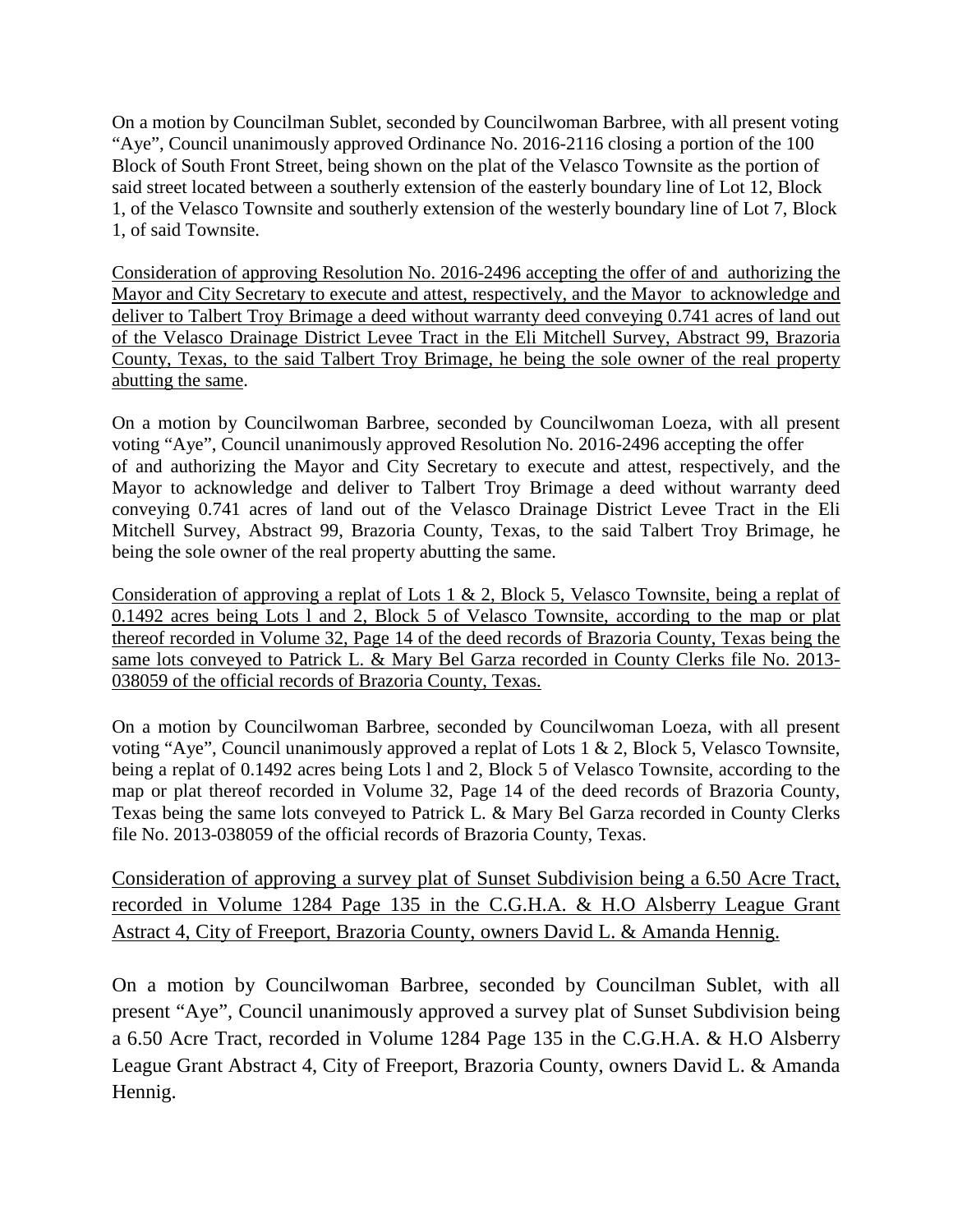Consideration of approving a replat of a 4.884 Acre Tract and Parcels 3 & 4 of the partition of a 7.642 Acre Tract out of a called 8.98 Acre Tract recorded in Clerk's File No. 01-058261 of the Brazoria County Official Records in the C.G.H. & H. Alsberry 1 ½ League Grant Abstract 4 City of Freeport, Brazoria County, Texas, owners Richard E. and Jana C. Gardner, along with T. Hodge Walker and J. Rachel Walker.

On a motion by Councilwoman Barbree, seconded by Councilman Sublet, with allpresent "Aye", Council unanimously approved a replat of a 4.884 Acre Tract and Parcels  $3 \& 4$ of the partition of a 7.642 Acre Tract out of a called 8.98 Acre Tract recorded in Clerk's File No. 01-058261 of the Brazoria County Official Records in the C.G.H. & H. Alsberry 1 ½ League Grant Abstract 4 City of Freeport, Brazoria County, Texas, owners Richard E. and Jana C. Gardner, along with T. Hodge Walker and J. Rachel Walker.

Consideration of approving a JLR-AD Subdivision plat of a 0.246 Acre Tract of Land out of a 0.253 Acre Tract out of a 1.37 Acre Tract, being a portion of Tract 33 of the A.E. Hunter Subdivision of the Guy M. Bryan Survey, Abstract No. 157, Brazoria County, Texas, described in Clerks File No. 2003 0350898 of the official Records of Brazoria County, Texas in the Extra Territorial Jurisdiction of the City of Freeport, Texas, owners Jay Lynn Richardson.

On a motion by Councilwoman Barbree, seconded by Councilwoman Loeza, with all present "Aye", Council unanimously approved a JLR-AD Subdivision plat of a 0.246 Acre Tract of Land out of a 0.253 Acre Tract out of a 1.37 Acre Tract, being a portion of Tract 33 of the A.E. Hunter Subdivision of the Guy M. Bryan Survey, Abstract No. 157, Brazoria County, Texas, described in Clerks File No. 2003 0350898 of the official Records of Brazoria County, Texas in the Extra Territorial Jurisdiction of the City of Freeport, Texas, owners Jay Lynn Richardson.

Consideration of advertising and setting a bid date for May 30, 2016 for mowing services for the City of Freeport.

On a motion by Councilwoman Loeza, seconded by Councilwoman Barbree, with all present voting "Aye", Council approved setting a bid date for May 30, 2013 for mowing services for the City of Freeport.